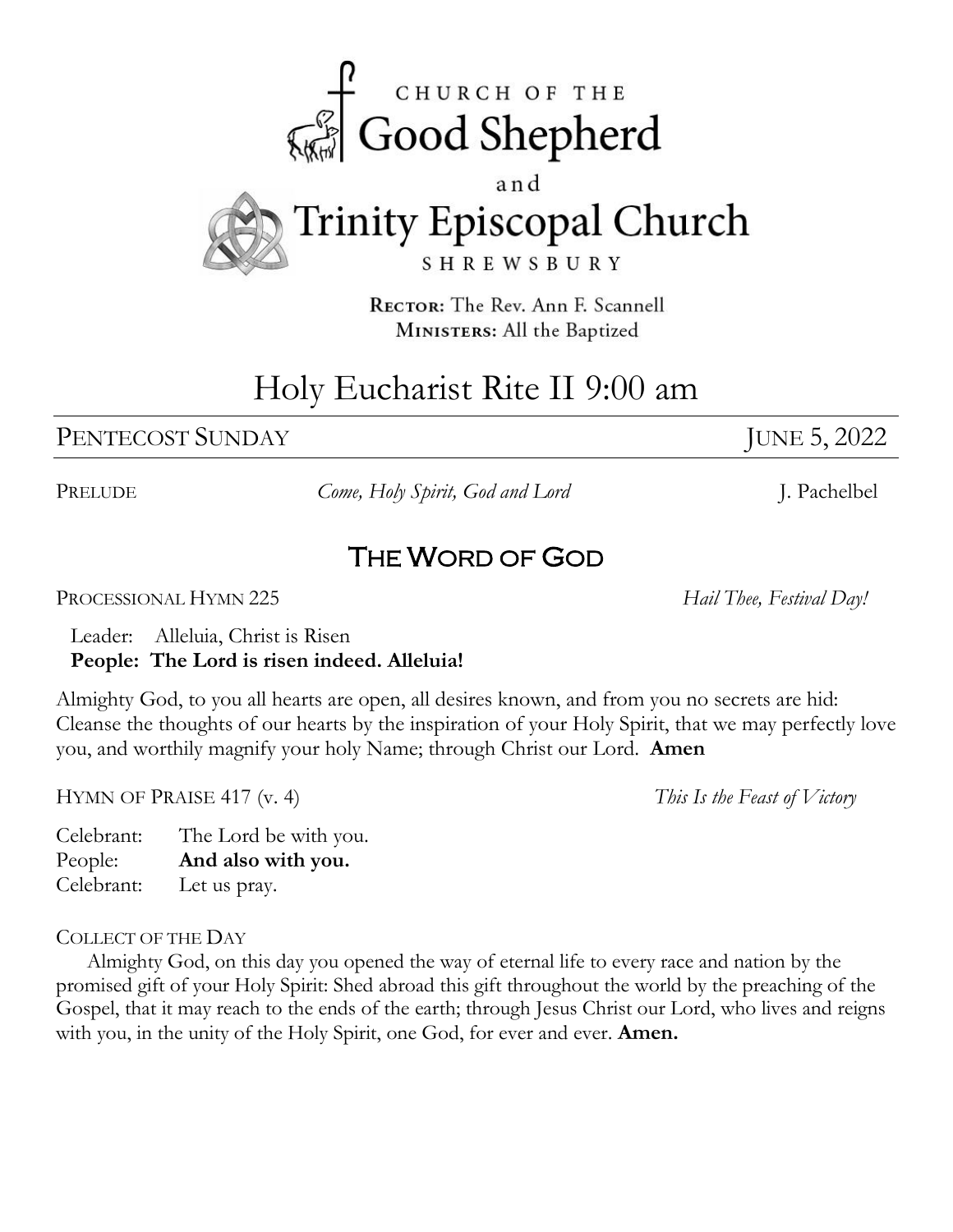#### THE LESSONS

### First Reading **Genesis 11:1-9**

Now the whole earth had one language and the same words. And as they migrated from the east, they came upon a plain in the land of Shinar and settled there. And they said to one another, "Come, let us make bricks, and burn them thoroughly." And they had brick for stone, and bitumen for mortar. Then they said, "Come, let us build ourselves a city, and a tower with its top in the heavens, and let us make a name for ourselves; otherwise we shall be scattered abroad upon the face of the whole earth." The LORD came down to see the city and the tower, which mortals had built. And the LORD said, "Look, they are one people, and they have all one language; and this is only the beginning of what they will do; nothing that they propose to do will now be impossible for them. Come, let us go down, and confuse their language there, so that they will not understand one another's speech." So the LORD scattered them abroad from there over the face of all the earth, and they left off building the city. Therefore it was called Babel, because there the LORD confused the language of all the earth; and from there the LORD scattered them abroad over the face of all the earth.

Reader: The word of the Lord. People: **Thanks be to God.**

Psalm 104:25-35, 37

- 25 O LORD, how manifold are your works! \* in wisdom you have made them all; the earth is full of your creatures.
- 26 Yonder is the great and wide sea with its living things too many to number,  $*$ creatures both small and great.
- 27 There move the ships, and there is that Leviathan, \* which you have made for the sport of it.
- 28 All of them look to you \* to give them their food in due season.
- 29 You give it to them; they gather it;  $*$ you open your hand, and they are filled with good things.
- 30 You hide your face, and they are terrified; \* you take away their breath, and they die and return to their dust.
- 31 You send forth your Spirit, and they are created; \* and so you renew the face of the earth.
- 32 May the glory of the LORD endure for ever; \* may the LORD rejoice in all his works.
- 33 He looks at the earth and it trembles; \* he touches the mountains and they smoke.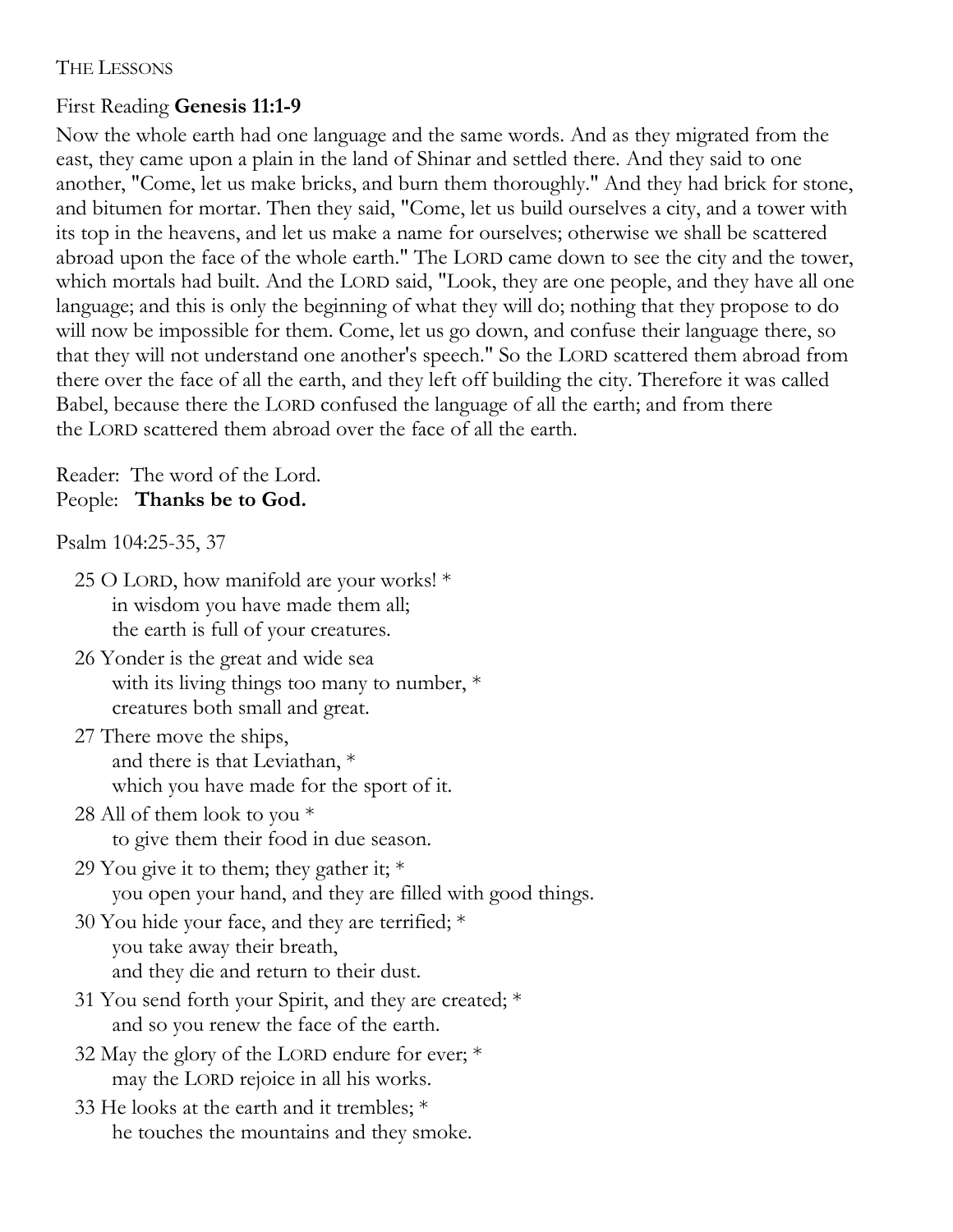- 34 I will sing to the LORD as long as I live; \* I will praise my God while I have my being.
- 35 May these words of mine please him; \* I will rejoice in the LORD.
- 37 Bless the LORD, O my soul. \* Hallelujah!

#### Second Reading **Acts 2:1-21**

When the day of Pentecost had come, the disciples were all together in one place. And suddenly from heaven there came a sound like the rush of a violent wind, and it filled the entire house where they were sitting. Divided tongues, as of fire, appeared among them, and a tongue rested on each of them. All of them were filled with the Holy Spirit and began to speak in other languages, as the Spirit gave them ability.

Now there were devout Jews from every nation under heaven living in Jerusalem. And at this sound the crowd gathered and was bewildered, because each one heard them speaking in the native language of each. Amazed and astonished, they asked, "Are not all these who are speaking Galileans? And how is it that we hear, each of us, in our own native language? Parthians, Medes, Elamites, and residents of Mesopotamia, Judea and Cappadocia, Pontus and Asia, Phrygia and Pamphylia, Egypt and the parts of Libya belonging to Cyrene, and visitors from Rome, both Jews and proselytes, Cretans and Arabs-- in our own languages we hear them speaking about God's deeds of power." All were amazed and perplexed, saying to one another, "What does this mean?" But others sneered and said, "They are filled with new wine."

But Peter, standing with the eleven, raised his voice and addressed them, "Men of Judea and all who live in Jerusalem, let this be known to you, and listen to what I say. Indeed, these are not drunk, as you suppose, for it is only nine o'clock in the morning. No, this is what was spoken through the prophet Joel:

`In the last days it will be, God declares, that I will pour out my Spirit upon all flesh, and your sons and your daughters shall prophesy, and your young men shall see visions, and your old men shall dream dreams. Even upon my slaves, both men and women, in those days I will pour out my Spirit; and they shall prophesy. And I will show portents in the heaven above and signs on the earth below, blood, and fire, and smoky mist. The sun shall be turned to darkness and the moon to blood, before the coming of the Lord's great and glorious day. Then everyone who calls on the name of the Lord shall be saved.' "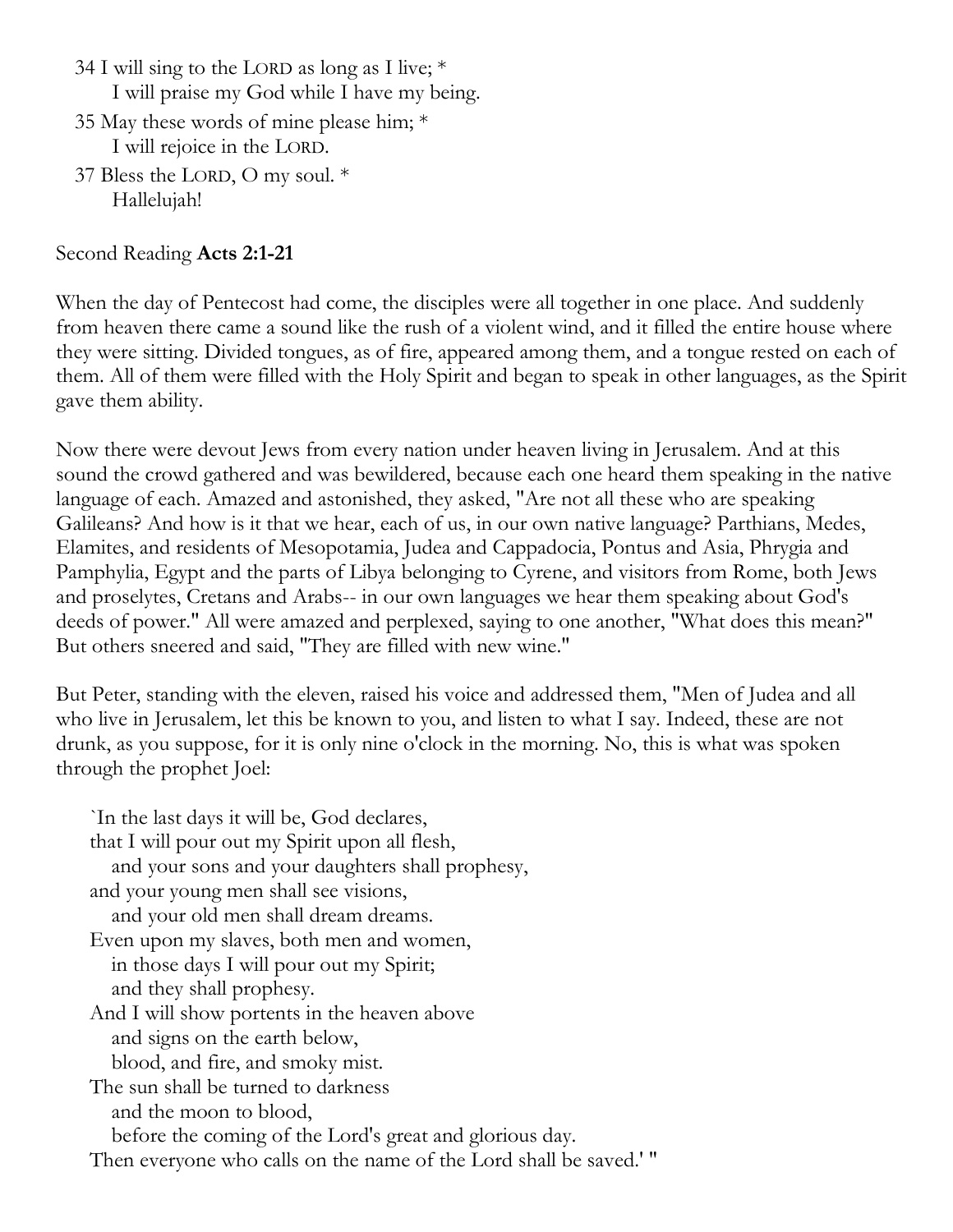Reader: The word of the Lord. People: **Thanks be to God.**

GRADUAL HYMN 228 *Holy Spirit, Font of Light*

#### **The Gospel of John** 14:8-17, 25-27

Celebrant: The Holy Gospel of our Lord Jesus Christ according to John. People: **Glory to you, Lord Christ**

Philip said to Jesus, "Lord, show us the Father, and we will be satisfied." Jesus said to him, "Have I been with you all this time, Philip, and you still do not know me? Whoever has seen me has seen the Father. How can you say, `Show us the Father'? Do you not believe that I am in the Father and the Father is in me? The words that I say to you I do not speak on my own; but the Father who dwells in me does his works. Believe me that I am in the Father and the Father is in me; but if you do not, then believe me because of the works themselves. Very truly, I tell you, the one who believes in me will also do the works that I do and, in fact, will do greater works than these, because I am going to the Father. I will do whatever you ask in my name, so that the Father may be glorified in the Son. If in my name you ask me for anything, I will do it.

"If you love me, you will keep my commandments. And I will ask the Father, and he will give you another Advocate, to be with you forever. This is the Spirit of truth, whom the world cannot receive, because it neither sees him nor knows him. You know him, because he abides with you, and he will be in you."

"I have said these things to you while I am still with you. But the Advocate, the Holy Spirit, whom the Father will send in my name, will teach you everything, and remind you of all that I have said to you. Peace I leave with you; my peace I give to you. I do not give to you as the world gives. Do not let your hearts be troubled, and do not let them be afraid."

Celebrant: The Gospel of the Lord, People: **Praise to you, Lord Christ.**

*silence*

SERMON The Rev. Ann F. Scannell

#### THE NICENE CREED

**We believe in one God, the Father, the Almighty, maker of heaven and earth, of all that is, seen and unseen. We believe in one Lord, Jesus Christ,**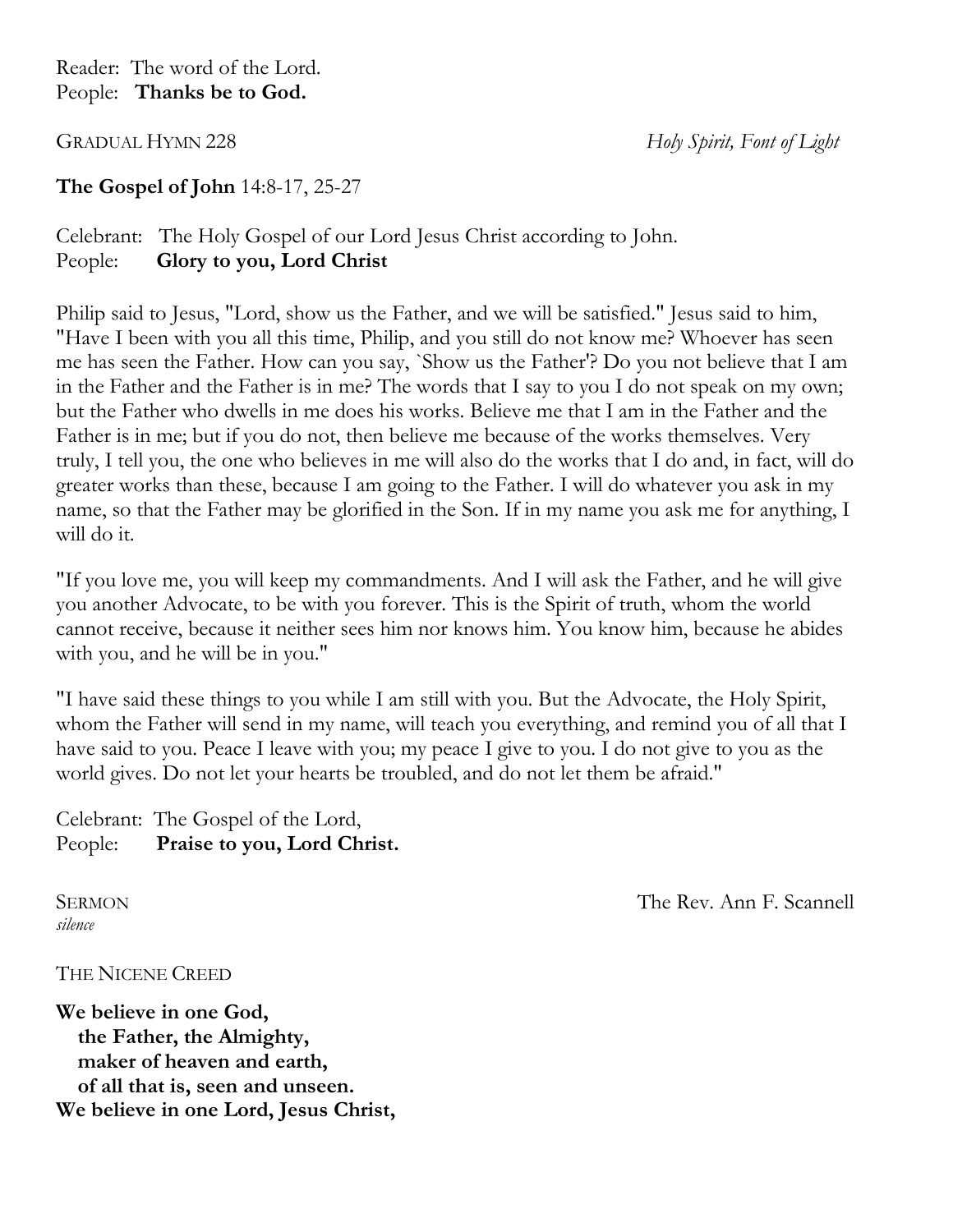**the only Son of God, eternally begotten of the Father, God from God, Light from Light, true God from true God, begotten, not made, of one Being with the Father. Through him all things were made. For us and for our salvation he came down from heaven: by the power of the Holy Spirit he became incarnate from the Virgin Mary, and was made man. For our sake he was crucified under Pontius Pilate; he suffered death and was buried. On the third day he rose again in accordance with the Scriptures; he ascended into heaven and is seated at the right hand of the Father. He will come again in glory to judge the living and the dead, and his kingdom will have no end. We believe in the Holy Spirit, the Lord, the giver of life, who proceeds from the Father and the Son. With the Father and the Son he is worshiped and glorified. He has spoken through the Prophets. We believe in one holy catholic and apostolic Church. We acknowledge one baptism for the forgiveness of sins. We look for the resurrection of the dead, and the life of the world to come. Amen.**

PRAYERS OF THE PEOPLE FORM III

Father, we pray for your holy Catholic Church; **That we all may be one.**

Grant that every member of the Church may truly and humbly serve you; **That your Name may be glorified by all people.**

We pray for all bishops, priests, and deacons; **That they may be faithful ministers of your Word and Sacraments.**

We pray for all who govern and hold authority in the nations of the world; **That there may be justice and peace on the earth.**

In our Diocesan cycle of prayer, we pray for Christ Memorial Church, North Brookfield and the Budget & Finance Committee.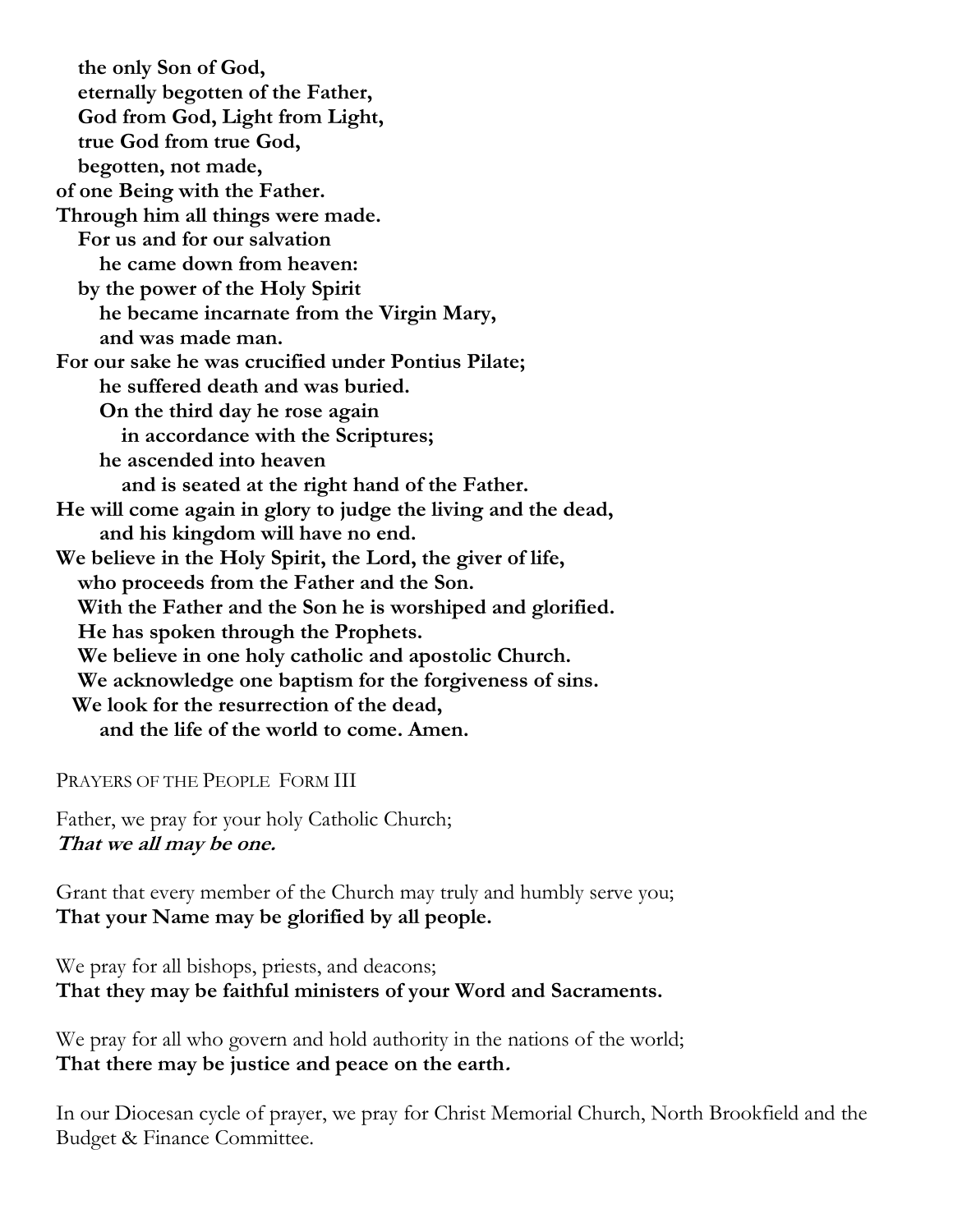This week in our parish cycle of prayer, we give thanks for Kathy Anestis and Barton Mecum.

We give thanks for those celebrating birthdays - Lindsay Shives

#### Give us grace to do your will in all that we undertake; **That our works may find favor in your sight.**

Have compassion on those who suffer from any grief or trouble; we pray especially for Amy, Wayne, Ed, Bill, Hallie Houck, Arlene Aldenberg, Kenny Bergeron, Phil Carlisle, Carol Jorgensen, Renny, Dorothy Knight, Andrea Kopitsky, Mark Molloy, Pauline Hughes, Rae, Marianne Rogers, the Castner family, Kim M., Lindsay Shives, Jenn Dickinson & family, Richard Berryman, Eddie Strobel, Chris & EP, Greg Mello, Steve, the Trowbridge family, and Ted Standish. **That they may be delivered from their distress***.*

Give to the departed eternal rest, remembering especially Irving Morgan for whom flowers were given.

#### **Let light perpetual shine upon them.**

We praise you for your saints who have entered into joy; **May we also come to share in your heavenly kingdom.**

Let us pray for our own needs and those of others. *Silence*

#### *Celebrant continues*

O Lord our God, accept the fervent prayers of your people; in the multitude of your mercies, look with compassion upon us and all who turn to you for help; for you are gracious, O lover of souls, and to you we give glory, Father, Son, and Holy Spirit, now and for ever. **Amen**.

#### CONFESSION OF SIN

Leader: Let us confess our sins against God and our neighbor.

#### **Most merciful God,**

**we confess that we have sinned against you in thought, word, and deed, by what we have done, and by what we have left undone. We have not loved you with our whole heart; we have not loved our neighbors as ourselves. We are truly sorry and we humbly repent. For the sake of your Son Jesus Christ, have mercy on us and forgive us; that we may delight in your will, and walk in your ways, to the glory of your Name. Amen.**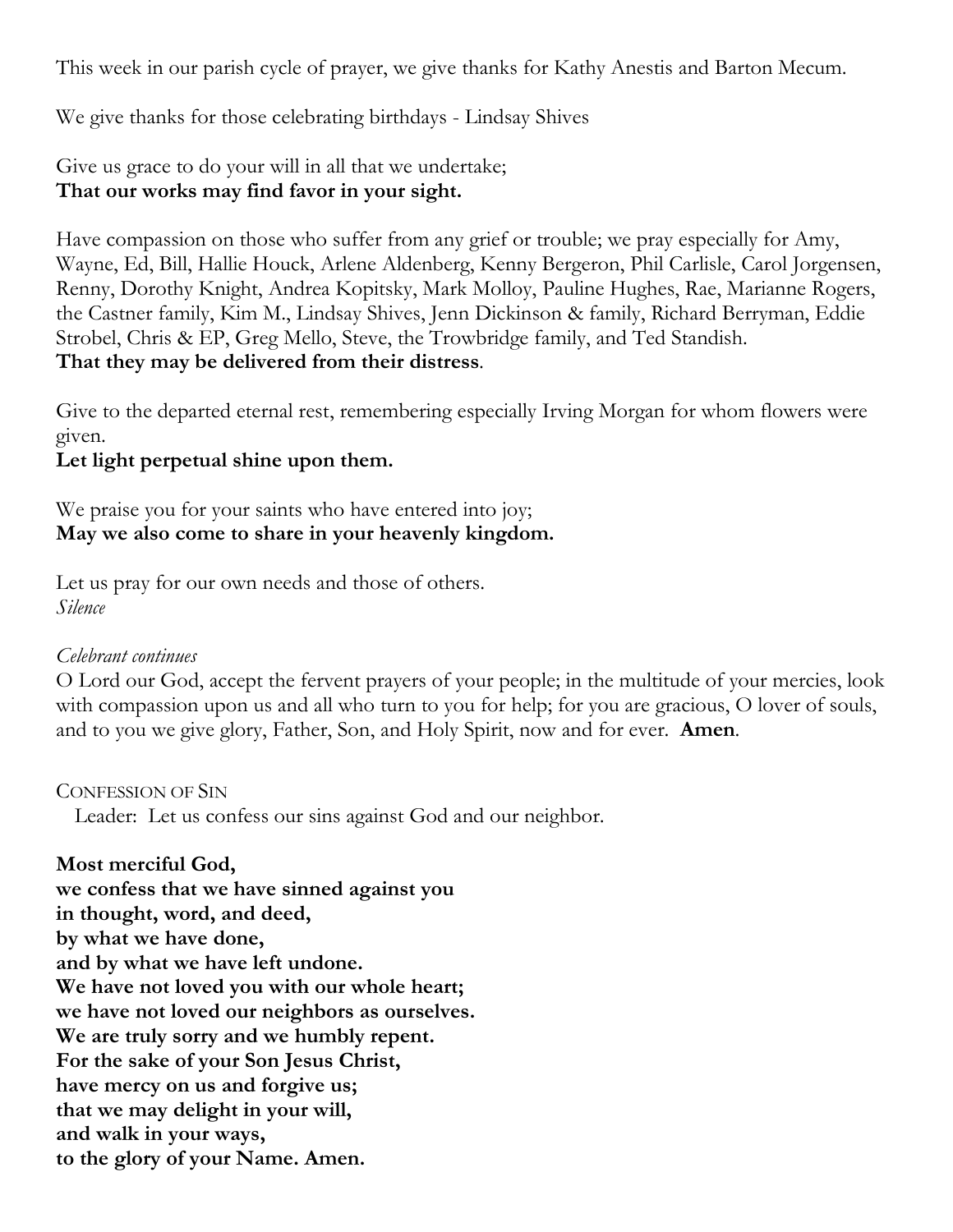Almighty God have mercy on you, forgive you all your sins through our Lord Jesus Christ, strengthen you in all goodness, and by the power of the Holy Spirit keep you in eternal life. **Amen.**

THE PEACE

 Celebrant: The peace of the Lord be always with you. **People: And also with you.**

# THE HOLY COMMUNION

OFFERTORY SENTENCE

 Celebrant: Walk in love, as Christ loved us and gave himself for us, an offering and sacrifice to God.

OFFERTORY *A Psalm* A. Beck

THE GREAT THANKSGIVING: EUCHARISTIC PRAYER B

*Celebrant* The Lord be with you.

*People* **And also with you.**

*Celebrant* Lift up your hearts.

*People* **We lift them to the Lord.**

*Celebrant* Let us give thanks to the Lord our God.

*People* **It is right to give him thanks and praise.**

It is right, and a good and joyful thing, always and everywhere to give thanks to you, Father Almighty, Creator of heaven and earth.

Therefore we praise you, joining our voices with Angels and Archangels and with all the company of heaven, who for ever sing this hymn to proclaim the glory of your Name:

*S-130*

**Holy, Holy, Holy Lord, God of power and might, Holy, Holy, Holy Lord, God of power and might, heaven and earth are full of your glory.**

 **Hosanna in the highest. Hosanna in the highest. Blessed is he who comes in the name of the Lord.**

 **Hosanna in the highest. Hosanna in the highest.** 

We give thanks to you, O God, for the goodness and love which you have made known to us in creation; in the calling of Israel to be your people; in your Word spoken through the prophets; and above all in the Word made flesh, Jesus, your Son. For in these last days you sent him to be incarnate from the Virgin Mary, to be the Savior and Redeemer of the world. In him, you have delivered us from evil, and made us worthy to stand before you. In him, you have brought us out of error into truth, out of sin into righteousness, out of death into life.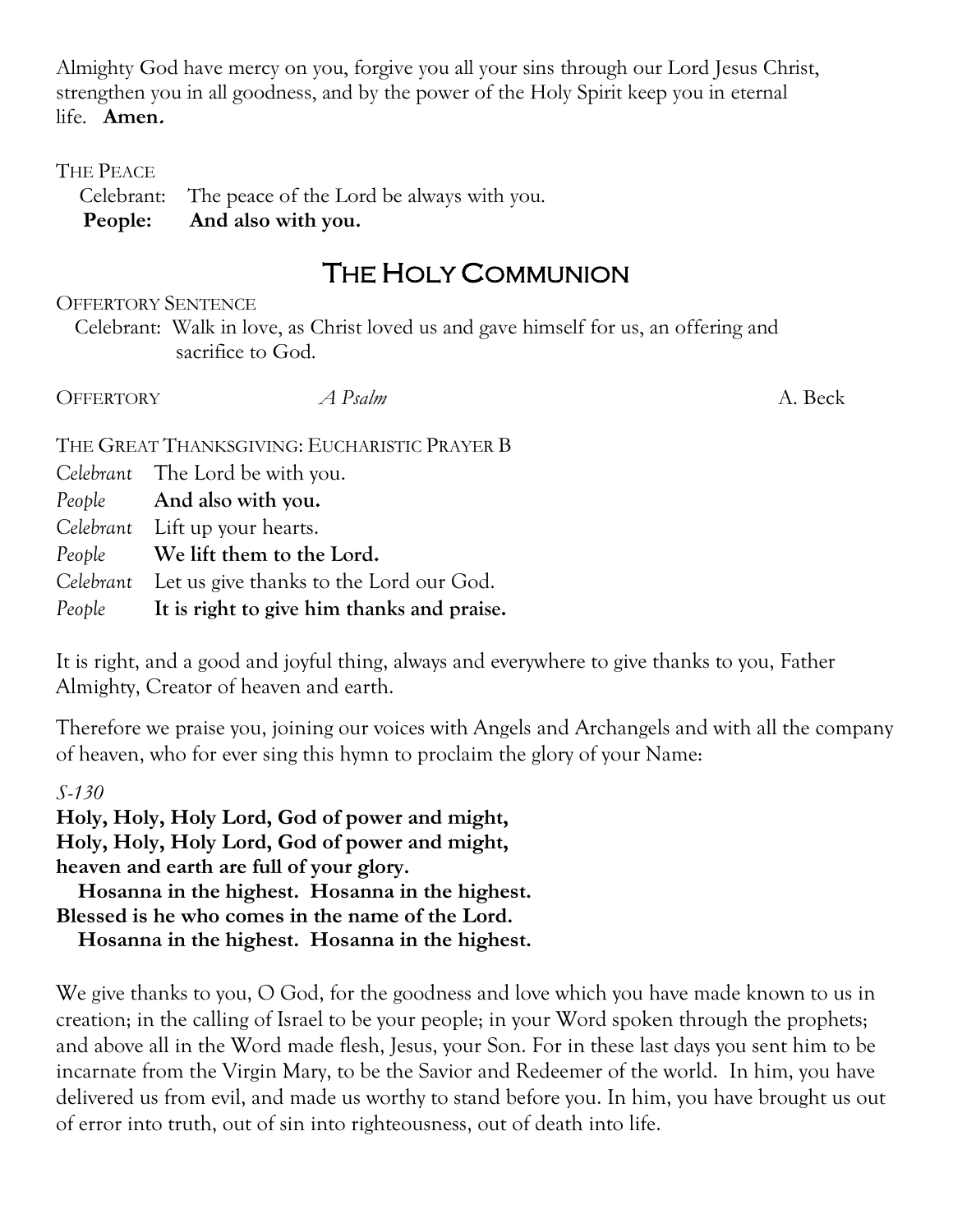On the night before he died for us, our Lord Jesus Christ took bread; and when he had given thanks to you, he broke it, and gave it to his disciples, and said, "Take, eat: This is my Body, which is given for you. Do this for the remembrance of me."

After supper he took the cup of wine; and when he had given thanks, he gave it to them, and said, "Drink this, all of you: This is my Blood of the new Covenant, which is shed for you and for many for the forgiveness of sins. Whenever you drink it, do this for the remembrance of me."

Therefore, according to his command, O Father,

#### **We remember his death, We proclaim his resurrection, We await his coming in glory;**

And we offer our sacrifice of praise and thanksgiving to you, O Lord of all; presenting to you, from your creation, this bread and this wine.

We pray you, gracious God, to send your Holy Spirit upon these gifts that they may be the Sacrament of the Body of Christ and his Blood of the new Covenant. Unite us to your Son in his sacrifice, that we may be acceptable through him, being sanctified by the Holy Spirit. In the fullness of time, put all things in subjection under your Christ, and bring us to that heavenly country where, with all your saints, we may enter the everlasting heritage of your sons and daughters; through Jesus Christ our Lord, the firstborn of all creation, the head of the Church, and the author of our salvation.

By him, and with him, and in him, in the unity of the Holy Spirit all honor and glory is yours, Almighty Father, now and for ever. **AMEN***.*

And now, as our Savior Christ has taught us, we are bold to say,

**Our Father, who art in heaven, hallowed be thy Name, thy kingdom come, thy will be done, on earth as it is in heaven. Give us this day our daily bread. And forgive us our trespasses, as we forgive those who trespass against us. And lead us not into temptation, but deliver us from evil. For thine is the kingdom, and the power, and the glory, for ever and ever. Amen.**

THE BREAKING OF THE BREAD

Celebrant: Alleluia. Christ our Passover is sacrificed for us; People: **Therefore let us keep the feast. Alleluia.**

The Gifts of God for the People of God. Take them in remembrance that Christ died for you, and feed on him in your hearts by faith, with thanksgiving.

The table is now ready for those who love God and want to love God more. So come, you who have much faith and you who have little, you who have been here often and you who have not been here for a long time or ever before. You who have tried to follow and all of us who have failed. Come, it is Christ who invites us to meet him here.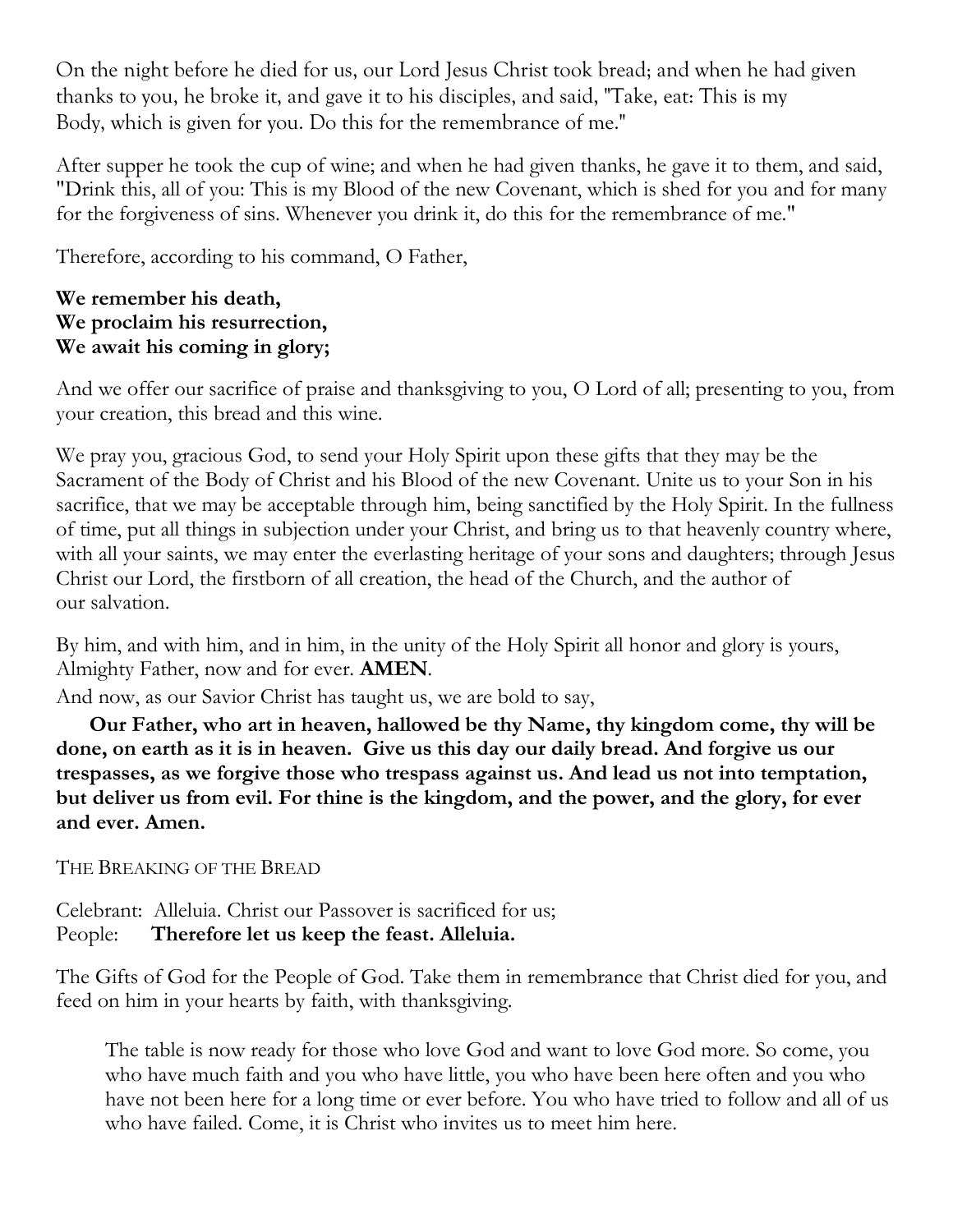#### COMMUNION HYMN 516 *Come Down, O Love Divine*

#### POST COMMUNION PRAYER AND BLESSING

Celebrant: Let us pray.

 **Eternal God, Heavenly Father, you have graciously accepted us as living members of your Son our Savior Jesus Christ, and you have fed us with spiritual food in the Sacrament of his Body and Blood. Send us now into the world in peace, and grant us strength and courage to love and serve you with gladness and singleness of heart; through Christ our Lord. Amen.**

#### ANNOUNCEMENTS

PROCESSIONAL HYMN *O Thou Who Camest from Above*